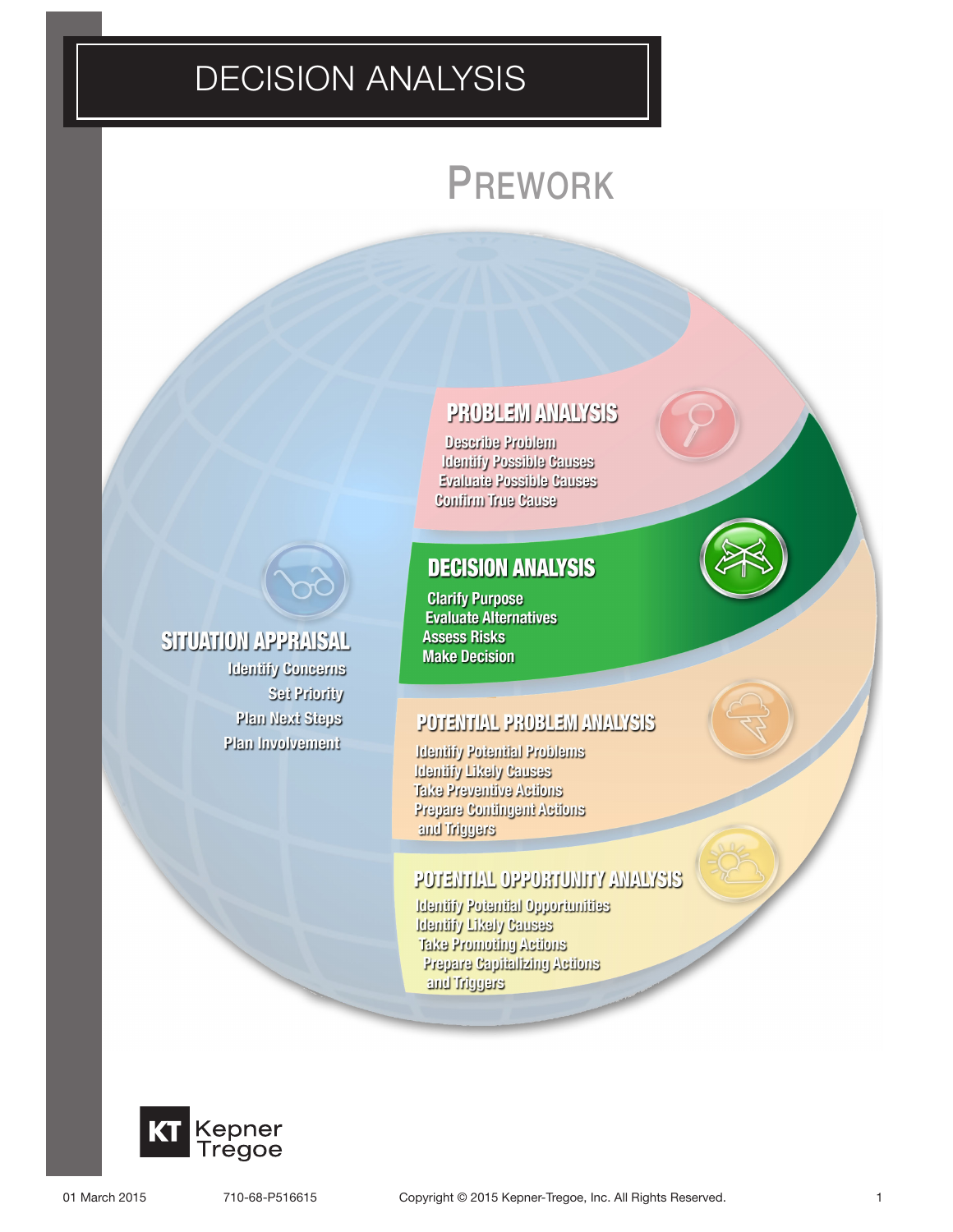### Kepner-Tregoe Decision Analysis Prework

#### Introduction

The purpose of this pre-workshop information is to prepare you to attend the *KT Decision Analysis* workshop. It includes workshop objectives, a description of the learning process, and instructions on how to prepare for the workshop.

#### What You Will Learn

The workshop is designed to build your critical thinking capabilities in making decisions.

#### How You Will Learn

The workshop is based on a proven, systematic learning design that consists of the following:

- • Exercises structured to help you examine your current decision making skills.
- Concept briefings and discussions about the steps in the process.
- Concept practice using scenarios, with instructor feedback.
- Concept application on work-related decisions, with instructor feedback.
- Plan for the continued use of this process back at work.
- Tools that support continued use of this process.

You will learn the concepts in full group, then practice and apply them individually or in small groups. This will enable you to test your understanding of the concepts and benefit from a variety of perspectives.

In order to participate more effectively in the workshop, read Chapters 1 and 4 from *The New Rational Manager* and then complete the pre-workshop information. These chapters can be downloaded as PDFs using the following link: http://www.kepner-tregoe.com/training-workshops/prework/da-prework/. *The New Rational Manager* is available as an eBook. Instructions to download it will be given to you by your instructor in the workshop.

#### Preparation

To get the most from this workshop and to make it a high-value experience for you and your organization, you will need to do three things:

- Identify your reasons for attending the workshop (your personal learning objectives);
- Identify your work-related decisions that you can address during the workshop; and
- • Identify information you will need to make progress on your work-related decisions.

#### *Personal Learning Objectives*

In preparation for the *KT Decision Analysis* workshop, you will need to develop your own set of learning objectives. To help identify these objectives, ask:

*By the end of the workshop, what do I expect to have learned? What do I expect to be able to do differently when I return to my job? How will I know this has been a valuable learning experience for me? How will my success be measured in applying what I have learned back at work?*

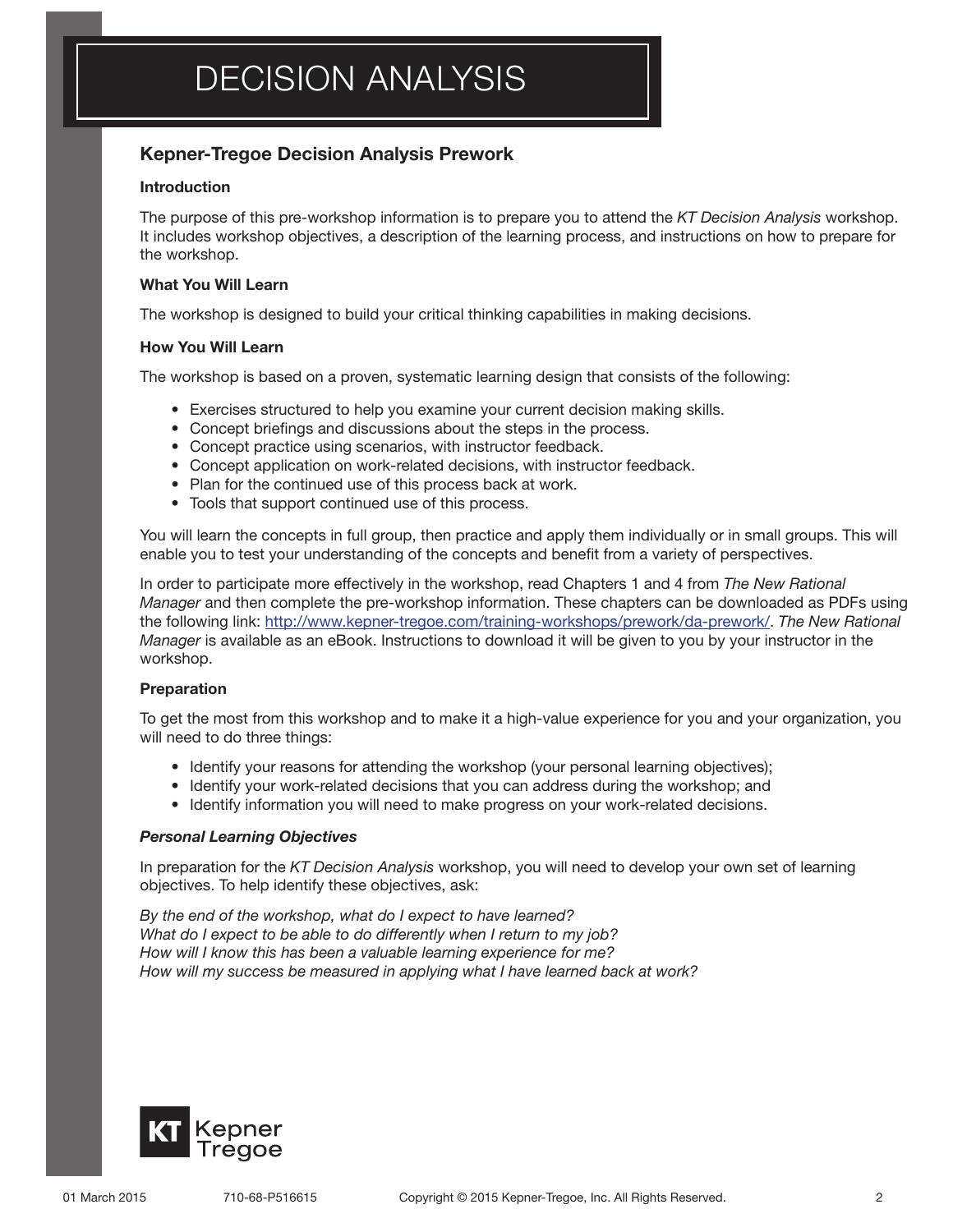# DECISION ANALYSIS

List your three to five most important personal learning objectives here:

Please meet with your manager to discuss and agree on these objectives before the workshop. You will be asked to share these objectives with the instructor and the other learners.

#### *Work-Related Decisions*

During the workshop, you will spend a significant amount of time applying the concepts and techniques to your work-related decisions. Please use the following questions to create a list of decisions. Once the workshop is underway, you will be asked to select the ones that can be best addressed by the Decision Analysis concepts.

Decision Analysis is a rational process for making a choice or recommendation. To prepare for Decision Analysis, ask:

*What choices do I face that are confusing, unclear, tough, complex, or new? What decisions do I need to make? What choices will require me to make a recommendation? What choices or decisions will I be involved in guiding or advising?*

Examples:

- Select an archiving software system for our company.
- Choose a fill-and-seal machine for the new plant.
- Find a location to centralize our research facilities.
- Pick next year's healthcare plan provider for our employees.

List three to five decisions here: